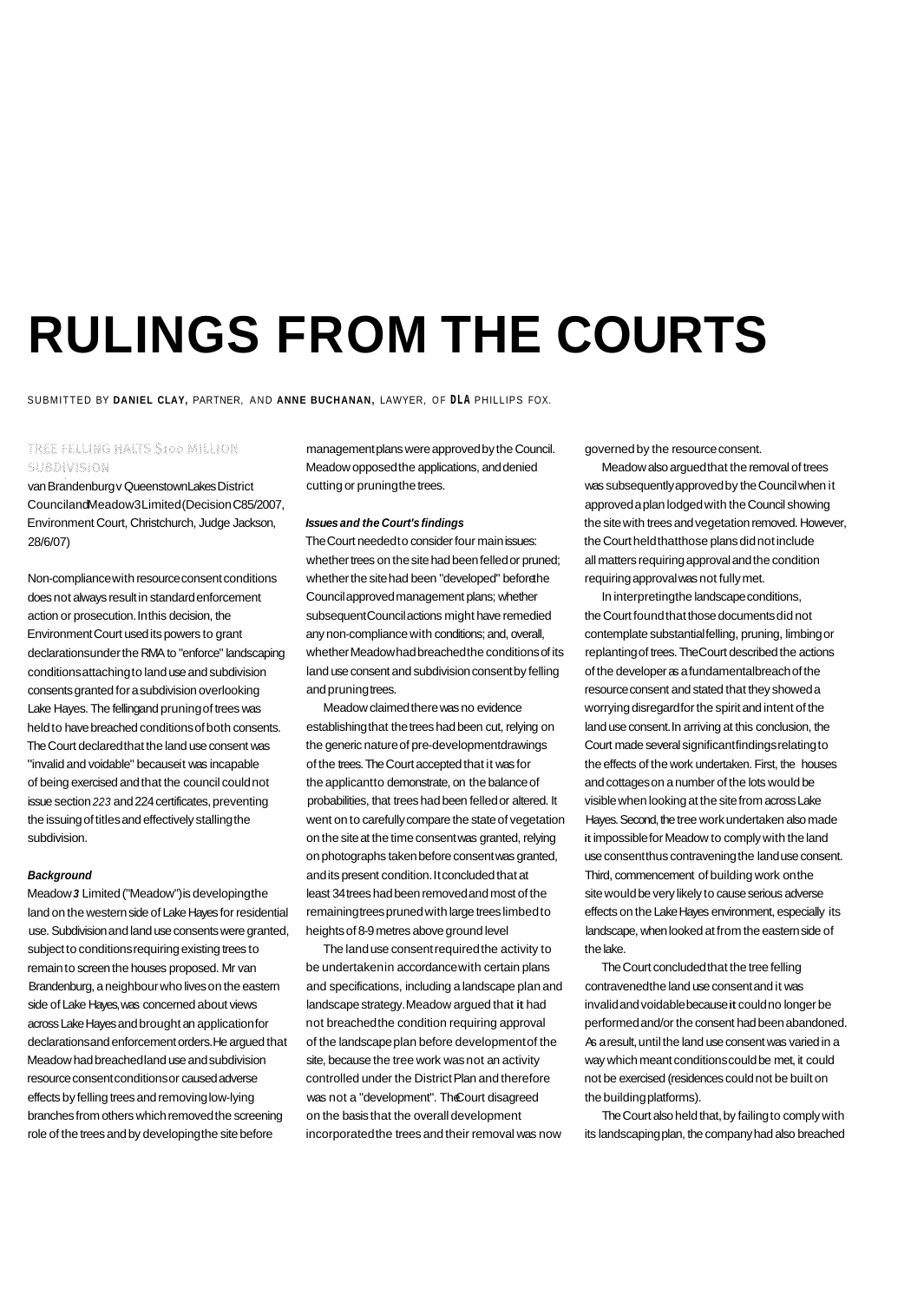its subdivision consent because the express inclusion of the landscape plan and strategy and identification of building platforms on the subdivision plans meant compliance with the landscape plan and strategy was also a condition of the subdivision consent. The Court therefore held that the Council could not grant section 223 or 224 certificates for the survey plan, preventing the issuing of certificates of title. This had the effect of stalling the subdivision.

In determining to exercise its discretion to grant declarations, the Court took into account the value given to the landscape setting of Lake Hayes in the district plan, the focus of the site's landscape plan and strategy in preserving the setting of the heritage homestead on the site and the impossibility of now giving effect to the landscape plans in question. These issues outweighed the prejudice to the conditional purchasers of the lots, who the Court noted had contractual remedies.

As the resource consents could not be implemented until the vegetation is returned to its original state, the Court found it was not necessary

its only practical option appears to be to apply to the Council to vary its land use and subdivision consents. If it does so in the manner suggested by the Court, that would result in removing several lots from the subdivision, presumably with significant financial implications.

## PRIORITY OF APPLICATIONS AND **RECEIVING ENVIRONMENT**

Unison Networks Limited v Hawkes Bay Wind Farm Limitedand Hastings District Council (High Court, Napier, Heath J, 15/05/07)

In this judgment, the Court held that the rule on priority of resource consent applications, namely "first come -first servedLapplies to non-finite as well as finite resources. The Court also held that a resource consent which had been granted and was likely to be implemented forms part of the receiving environment, meaning subsequent applications are to assessed in that environmental context.

## "Its only practical option appears to be to apply to the Council to vary its land use and subdivision consents [which] would result in removing several lots from the subdivision"

to make enforcement orders. It noted that any enforcement orders would be second-best outcomes compared with maintaining the current (undeveloped) landscape and allowing Meadow apply to the Council for a variation of consent that "more fully remedies the very obvious problems it has made:'

This strongly worded decision is a reminder about the importance of complying with resource consent conditions and also demonstrates that the Environment Court's declaration powers can sometimes have an "enforcement" function. In this case, Meadow's development has been stalled, even though some of the lots on the site had been conditionally sold. If Meadow decides not to challenge the Court's decision or wait 10 or 20 years until it can comply with the landscape plan,

#### **Background**

Unison and Hawkes Bay Wind Farm ("HBWF") both appealed decisions of the Environment Court granting resource consents in favour of each company for wind farms on adjoining land. Unison's application for 15 turbines was the first stage of a two stage project. HBWF had applied to construct 75 turbines. Unison lodged its application first and, after a hearing, consent was granted. HBWF lodged its application after Unison and by the time its application was heard, the decision to approve Unison's application was known. Unison appealed to the Environment Court against the conditions of HBWF's consent and HBWF appealed against Unison's consent and conditions imposed. HBWF also argued that the two applications were lodged at effectively the same time and should be

considered as a package. However, the Environment Court confirmed that Unison's application had priority because it was received and granted first. Consequently, in determining the conditions to attach to HBWF's consent, the Court was obliged to take into account the effects on the Unison proposal (particularly effects of turbine wake turbulence) because it formed part of the existing environment under section 104(1)(a). The Environment Court granted consents for both proposals and both parties appealed to the High Court.

#### **Issues and Court's consideration**

The principal appeal issue raised by HBWF was the Environment Court's decision on the question of priority. The issue had reasonably significant cost implications as it determined which developer would bear the cost of mitigating the effects of turbine wake turbulence on its competitor's wind farm.

On the priority issue, the Court considered whether there is any difference in principle in the approach to be taken as between finite and nonfinite resources. HBWF argued that the RMA intended to draw an distinction between finite and non-finite resources and that the "firstn time" rule established by the Court of Appeal in Fleetwing should not apply in the latter case. ln response, the Unison submitted that the decision of the Court of Appeal in Fleetwing was applicable and binding on the High Court and the Environment Court's approach had been correct. Alternatively, if the Court of Appeal authorities could be distinguished, Unisonclaimed that priority was justified for analogous reasons and no difference in principle could be drawn between the approach to finite and non-finite resources.

After considering previous decisions on the priority issue, the Court concluded that the Environment Court was correct and there should be no differentiation between finite and non-finite resources in relation to priority of applications. Of course, an application needs to be complete in order to qualify for priority. The Court accepted the Council's argument that practical problems would flow from any departure from the settled priority rules which would make the resource